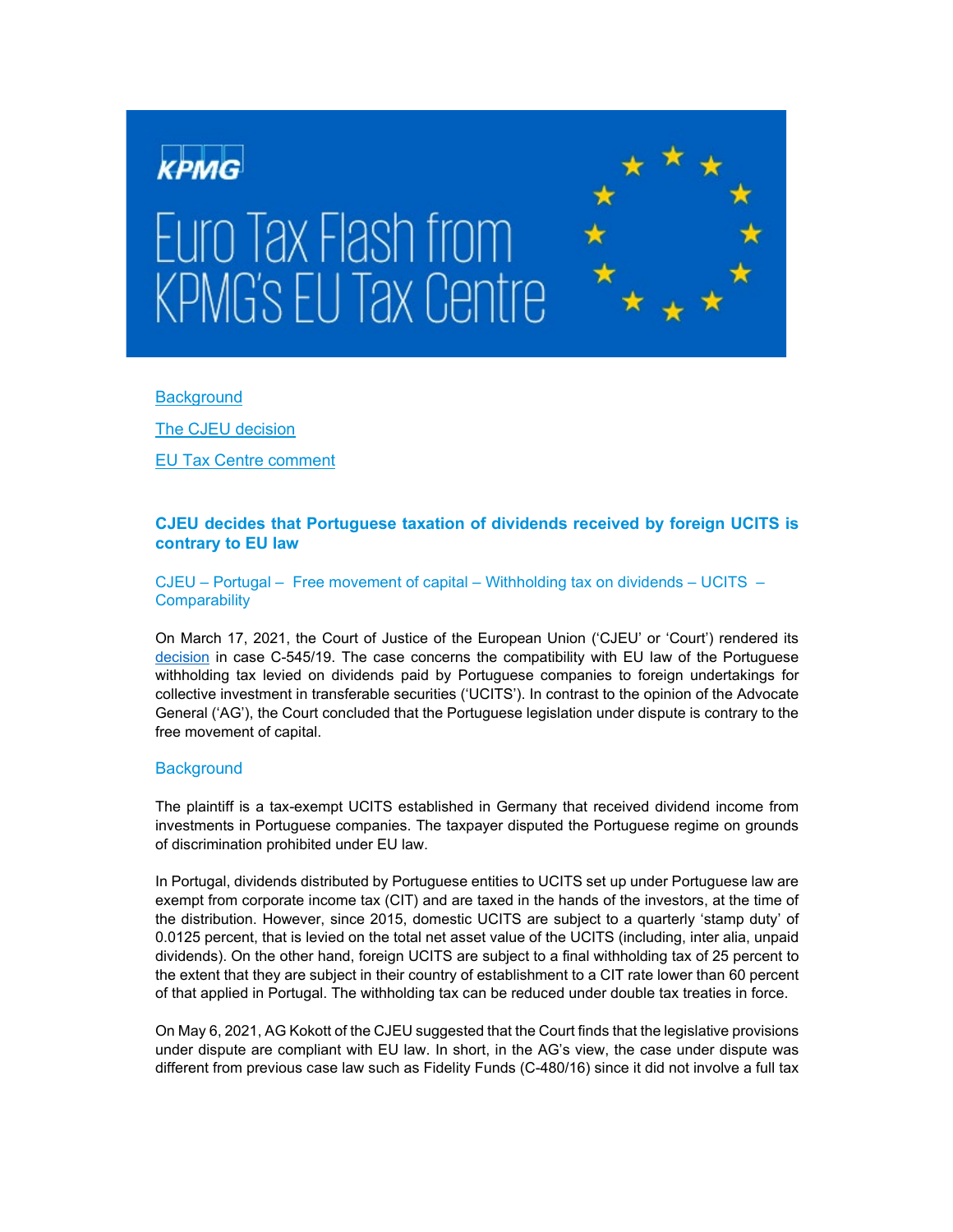exemption for domestic UCITS. Instead, the AG considered that the case concerns a mere difference in taxation techniques, and a restriction could only exist if foreign UCITS are subject to a less favorable tax treatment compared to domestic UCITS.

For the purpose of this analysis, the AG notes that one should also consider whether the Portuguese dividend withholding tax is creditable when the income is taxed in the hands of the foreign UCITS's investors. Moreover, in the AG's view, foreign UCITS are not in a comparable situation to domestic UCITS because Portugal does not have the authority to tax foreign entities in the same way as it taxes Portuguese UCITS (i.e. by applying a stamp duty on the global net asset value of the UCITS). Furthermore, the AG noted that even if the CJEU proceeds based on the assumption that the domestic and foreign UCITS are in a comparable situation, the difference in treatment would be justified by the need to preserve the balanced allocation of the power to impose taxes between the Member State, to avoid 'double non-taxation' in the context of efficient tax collection and to safeguard the coherence of the Portuguese tax system.

## <span id="page-1-0"></span>The CJEU decision

The CJEU concluded that the case needs to be analyzed in light of the free movement of capital. In this regard, the Court observed that, based on settled case law, measures that are likely to dissuade non-residents from making investments in a Member State or to dissuade residents from making investments in other States, restrict the free movement of capital. The CJEU also noted that this is also the case of the legislation under dispute. Contrary to the AG's opinion, the Court therefore held that the difference in treatment between domestic and foreign UCITS represents a restriction of the free movement of capital prohibited by Article 63(1) TFEU.

The Court then addressed the issue of whether such a restriction is justified and first observed that the situation of a German UCITS is comparable to that of a domestic UCITS. In particular and contrary to the AG's opinion, the CJEU noted that the stamp duty levied on domestic UCITS is a tax on assets which is not comparable to a tax on the income derived by legal entities. Furthermore, even if one would assimilate the stamp duty to a tax on dividends, domestic UCITS could avoid the payment by distributing the income immediately to investors. Additionally, the Court noted that the stamp duty applies only in cases where a minimum holding period is not met with respect to shares held in the companies distributing the dividends. In practice, it therefore impacts a limited number of cases.

Consequently, in the Court's view, the fact that foreign UCITS are not subject to stamp duty does not place them in an objectively different situation compared to domestic UCITS.

The Court also recalled that the comparability analysis should be based on an overall assessment having regard to the aim, purpose and content of the Portuguese legislation. The reported aim of the measures under dispute, which needs to be verified by the referring court, is to prevent economic double taxation, by transferring the tax burden from the domestic UCITS to the level of the investors. In this context, the Court noted that because Portugal chose to levy tax on the income received by foreign UCITS, the latter are in a situation comparable to that of UCITS established in Portugal.

Finally, the Court successively considered and rejected the justifications brought forward by the Portuguese government, i.e. the need to safeguard the coherence of the Portuguese tax system and the need to ensure a balanced allocation of taxing rights. With regard to the latter, the Court referred to its previous case-law based on which this justification cannot be invoked in cases where a Member State chose not to tax domestic UCITS on the domestic dividend income received. As a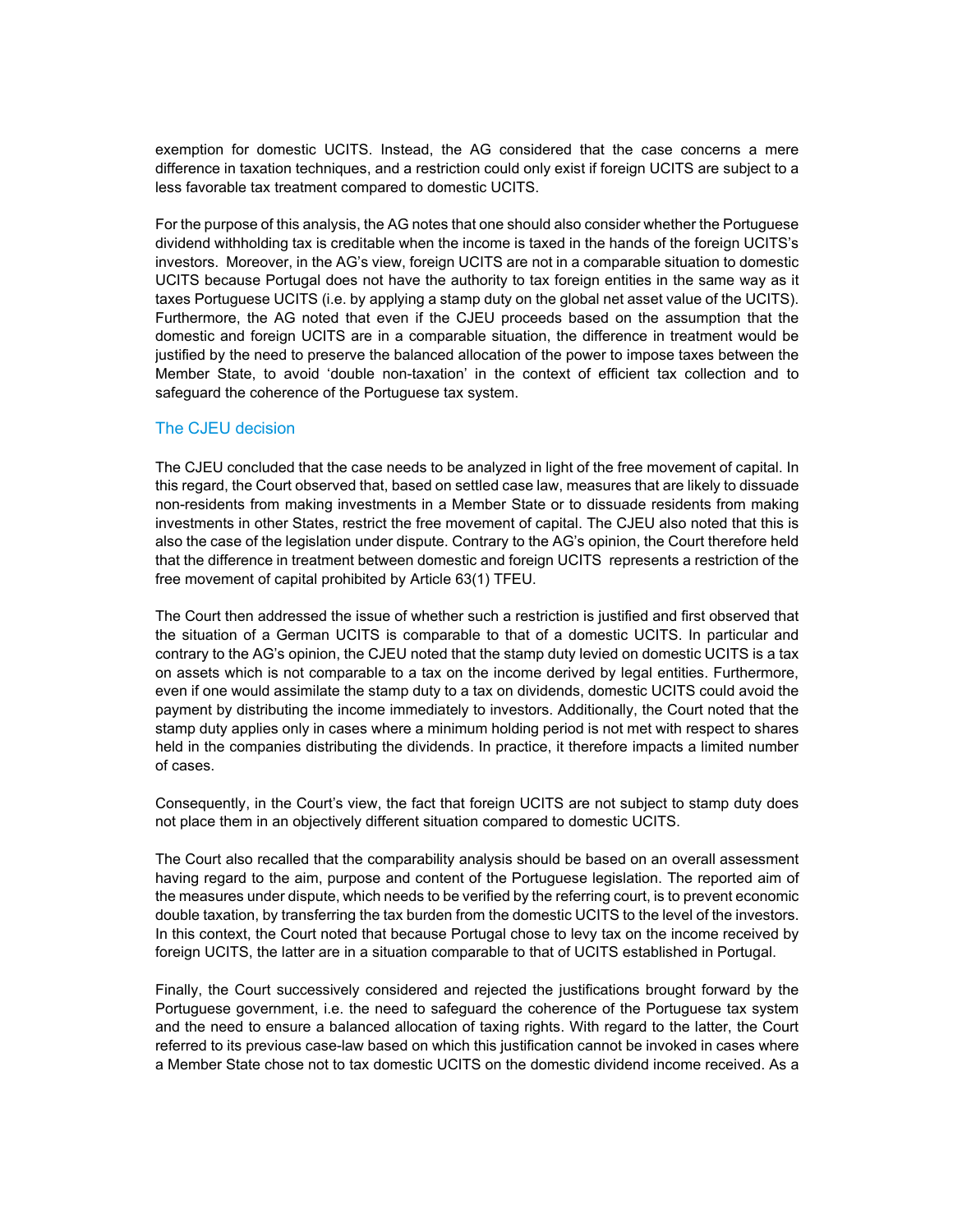consequence, the Court found that the Portuguese withholding tax on dividends paid to foreign UCITS constitute an unjustified breach of EU law.

### <span id="page-2-0"></span>EU Tax Centre comment

The CJEU decision is broadly in line with its previous case law on the taxation of dividends paid to foreign UCITS, and notably takes a different approach than the one suggested by the AG.

In particular the Court rejected the AG's analogy with the judgement in the Pensioenfonds Metaal en Techniek case (C‑252/14) and argued that a tax levied on net assets is not comparable to an income tax for the purpose of assessing the existence of a restriction on the free movement of capital. Another key point is that the CJEU's decision doesn't follow the AG's controversial reasoning on the comparability of domestic and foreign UCITS. As noted above, the AG took the view that the situations are not comparable because the latter cannot be subjected to the stamp duty on their entire assets. Such approach might have led to the arguable interpretation that Member States are allowed to differentiate between resident and non-resident taxpayers on the grounds that only resident taxpayers can be subject to worldwide taxation.

Finally, we would like to comment on the argument put forward by the Portuguese government that the restriction is neutralized by a tax credit in Germany for the Portuguese dividend withholding tax. Although in theory this is correct, it assumes that the shareholders in the German fund are all tax resident in Germany. That is extremely unlikely. Secondly, not all German tax residents are de facto able to benefit from such a tax credit (for example if they have a very low income).

Should you have any queries, please do not hesitate to contact [KPMG's EU Tax Centre,](mailto:kpmgeutaxcentre@kpmg.com) or, as appropriate, your local KPMG tax advisor.



Robert van der Jagt Chairman, KPMG's EU Tax Centre and Partner, Meijburg & Co



Ana Puscas Manager KPMG's EU Tax Centre